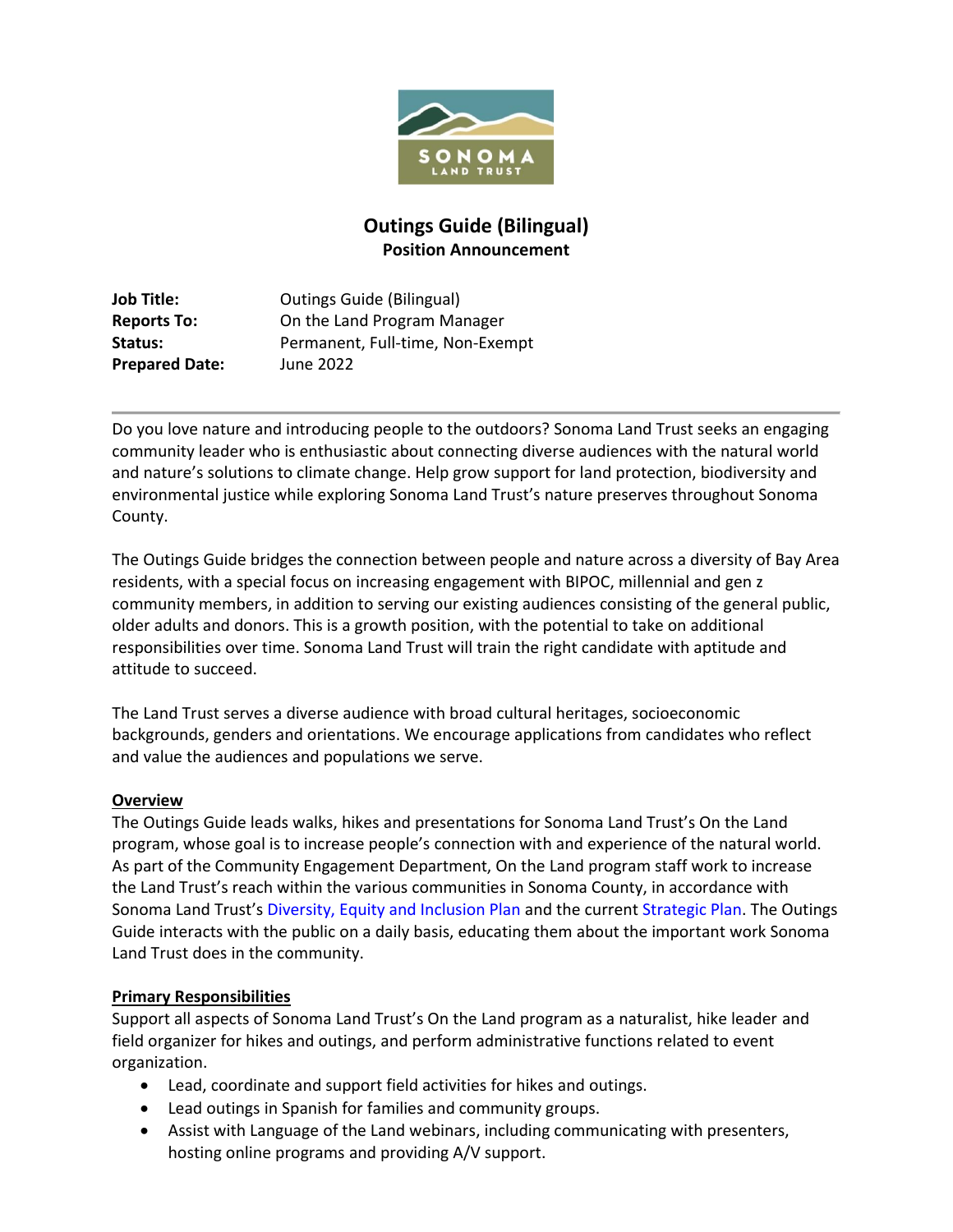- Work with the program manager on community engagement with new audiences in particular the various BIPOC communities, millennials, gen z and others.
- In collaboration with the program manager, responsible for administrative pre-event and post-event tasks, including creating online registration pages, A/V setup and support, updating internal calendars, website updates, social media posts, tracking and surveys.
- Ensure positive relationships with participants in outings, both during time in the field as well as through pre- and post-outing communications.
- Represent SLT at community events through outreach, leading activities and presenting for community groups, conferences and workshops.
- Make phone calls and electronic communications with Spanish-speaking program participants.
- Answer field inquiries, emails and phone calls regarding the On the Land program's outings and events.
- Prepare and restock hike supplies, including first aid supplies, maps and promotional materials.
- Arrange for logistics needed for field activities, such as van rentals, shuttles, etc.
- Work as part of the Community Engagement department team in furthering SLT's mission.
- Support diverse SLT programs and events as needed.

# **Essential Qualifications**

Sonoma Land Trust is looking for an engaging leader who is enthusiastic about connecting people with nature.

- Associate Degree or equivalent experience in conservation, science, environmental studies, education, communications or similar focus.
- Conversational Spanish language skills.
- Outgoing personality and ability to take charge of a group.
- A good team player who applies cultural humility and self-reflection to their interactions with colleagues, program participants and the general public.
- Experience with software for word processing, spreadsheets and presentations.
- Wilderness  $1^{st}$  Aid/CPR certification (or willing to obtain).
- National Association for Interpretation's Certified Interpretive Guide certification (or willing to obtain).
- California Naturalist certification (or willing to obtain).
- Ability to work most weekends and occasional evenings as part of a regular schedule, and, while on hikes, work through breaks with appropriate meal premium compensation.
- Must be able to hike up to 6 miles per day over steep and rugged terrain and be able to lift and carry up to 30 pounds.
- Must have a vehicle to use for SLT business, a valid driver's license and personal auto insurance.
- Experience or willingness to learn to drive a large 4x4 truck over rough terrain and towing a trailer.

# **Preferred Skills and Experience**

- Kayaking
- Photography
- Long-distance hiking experience/ability
- Wilderness First Responder certification
- Lifeguard or water rescue certification or experience
- Community organizing